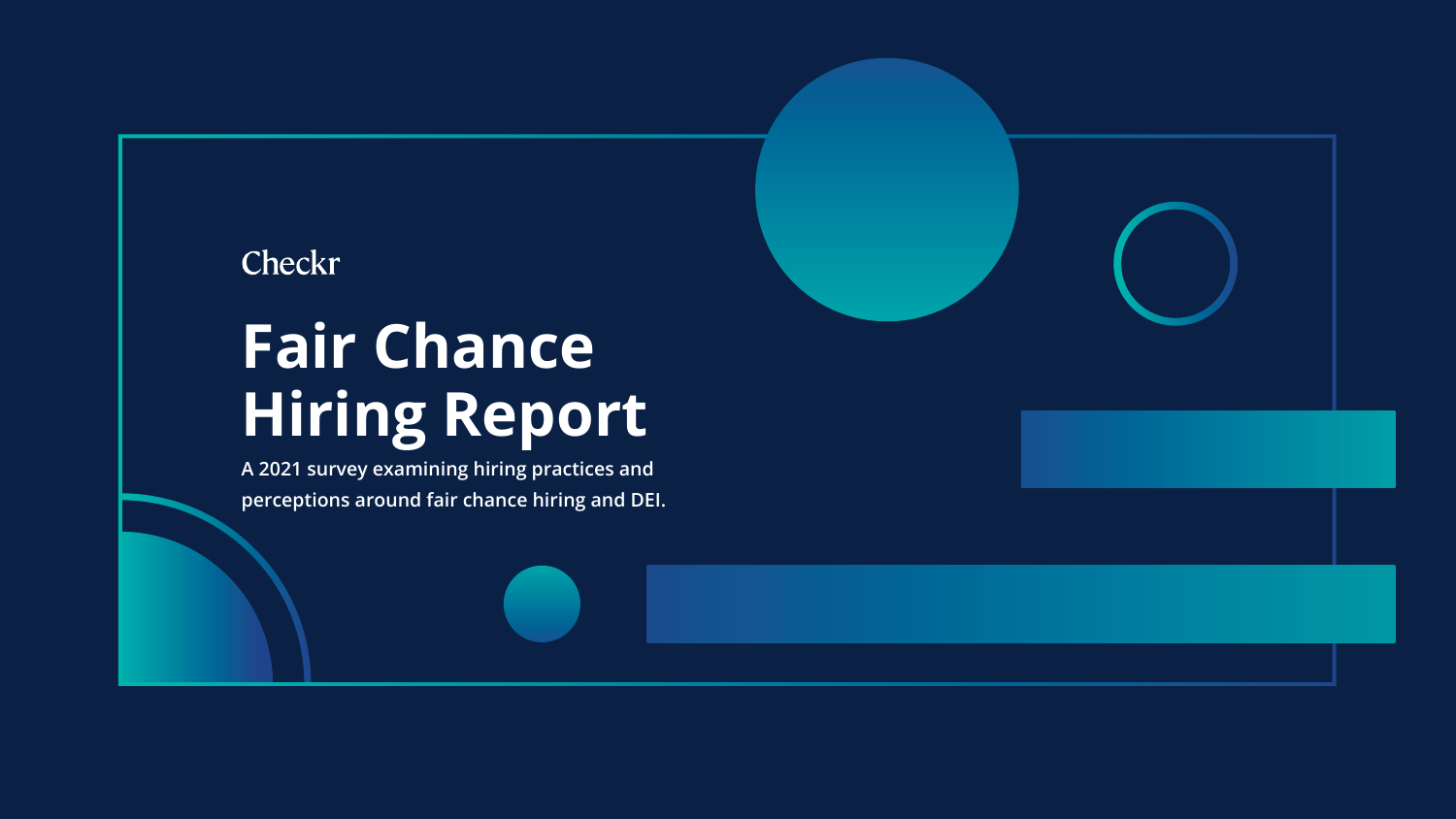#### **overview**



disqualify candidates for a job without the opportunity to refute or explain the charge

In fact, Americans with a conviction history are unemployed at a rate of over 27%, which is higher than the total U.S. unemployment rate during any historical period, including the Great Depression<sup>1</sup>.

because of a conviction history

**1. [The Prison Policy Initiative](https://www.prisonpolicy.org/reports/outofwork.html) https://www.prisonpolicy.org/reports/outofwork.html**

### **From pay inequities, wage gaps, hiring discrimination and more, the pandemic exposed many issues facing the U.S. workforce.**

And while the pandemic forced change, sweeping legislation and monumental progress for fair hiring practices in America, there is still much work to be done as millions of Americans remain unemployed.

Every year, more than 600,0001 Americans transition from prison back into communities, but they are widely shut out by the labor market and face discrimination throughout their job search. This discrimination unfortunately starts before they even submit an employment application when they are required to complete a background check.

But, background checks aren't necessarily the problem. When done correctly, they provide employers with data and insight that assist in making an informed hiring decision. However, one of the biggest problems with background checks is that employers depend on outdated technology and standards which automatically exclude entire populations of previously incarcerated individuals, without any insight into their conviction history. This approach decimates any chance of employment after incarceration, creates socioeconomic challenges and feeds the cycle of recidivism.

Not only does it put people with conviction histories at a significant disadvantage to get ahead in life, but it's also killing DEI efforts at the corporate level.

It's time we expose these issues.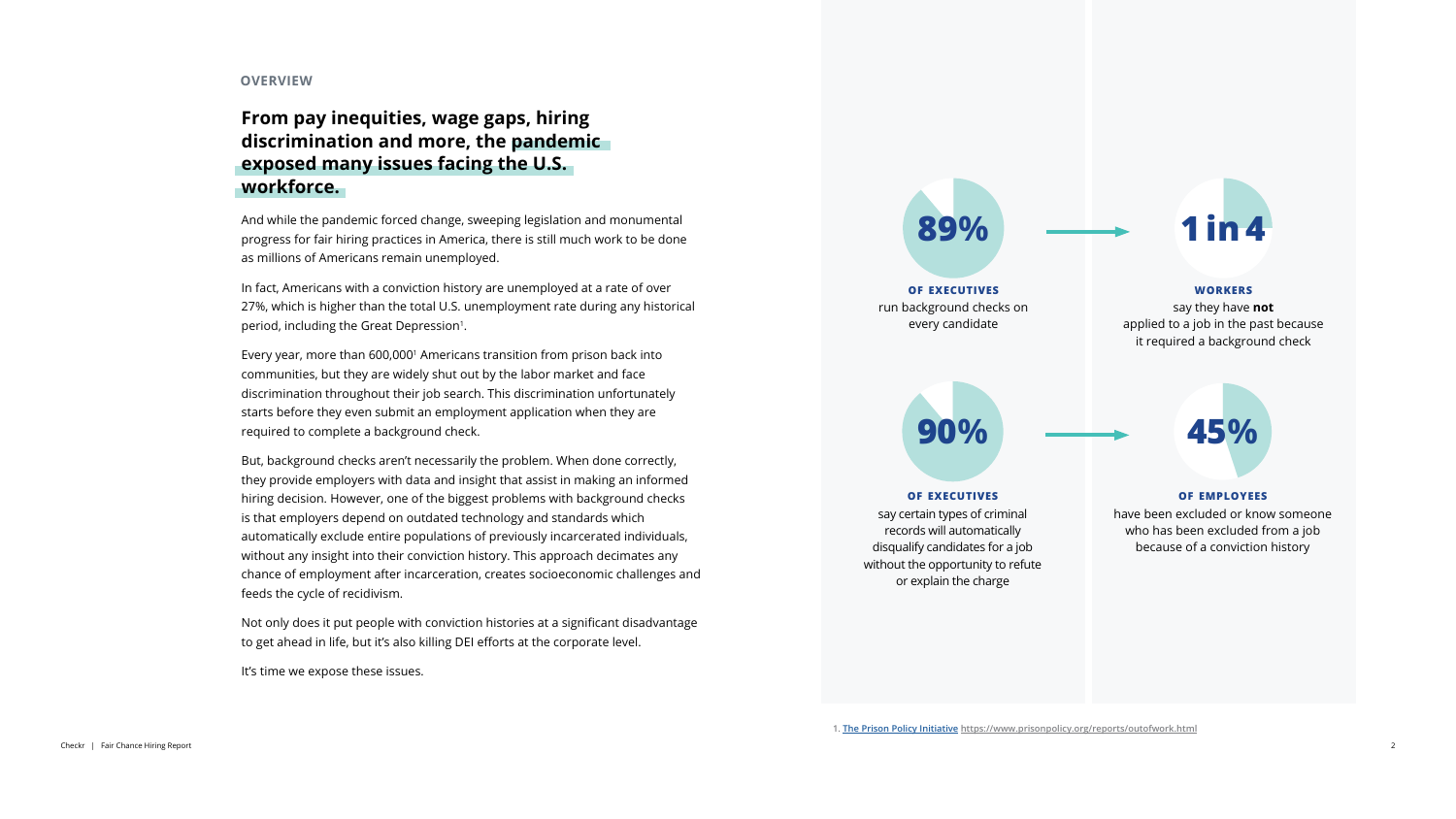#### **inside this report**

**In this report, we've surveyed U.S. employers and employees to understand current hiring processes, define employer DEI strategies in the new world of work, and uncover perceptions around fair chance hiring.**

#### 04 Beyond Banning the Box

*Methodology: The group defined as "employees" consists of 1,200 U.S. adults ages 18 and older that are employed for wages at companies with more than 500 workers. Their employers are evenly split across six industries (finance and insurance; hotel and food services; retail; transportation and shipping; technology; and manufacturing). The group defined as "executives" consists of 400 U.S. adults ages 25 and older that are employed for wages and lead a company with more than 500 employees. Their employers are evenly split across six industries (finance and insurance; hotel and food services; retail; transportation and shipping; technology; and manufacturing). Conducted throughout September 2021 via mobile direct-to-consumer polling platform.*

Reviewing "Ban the Box" policies and exposing discrepancies in employers' exclusionary hiring practices and beliefs.

#### **05 Fair Chance Talent and DEI Strategies**

#### **06 [Fair Chance Hiring in Action](#page-5-0)**

Understanding employer initiatives for diversity, equity and inclusion (DEI) and the need to include fair chance talent in these measures.

### **10 [A Final Word from Checkr](#page-9-0)**

Uncovering perceptions around fair chance talent and the business benefits of fair chance programs.

Checkr shares perspectives on the future of fair chance hiring.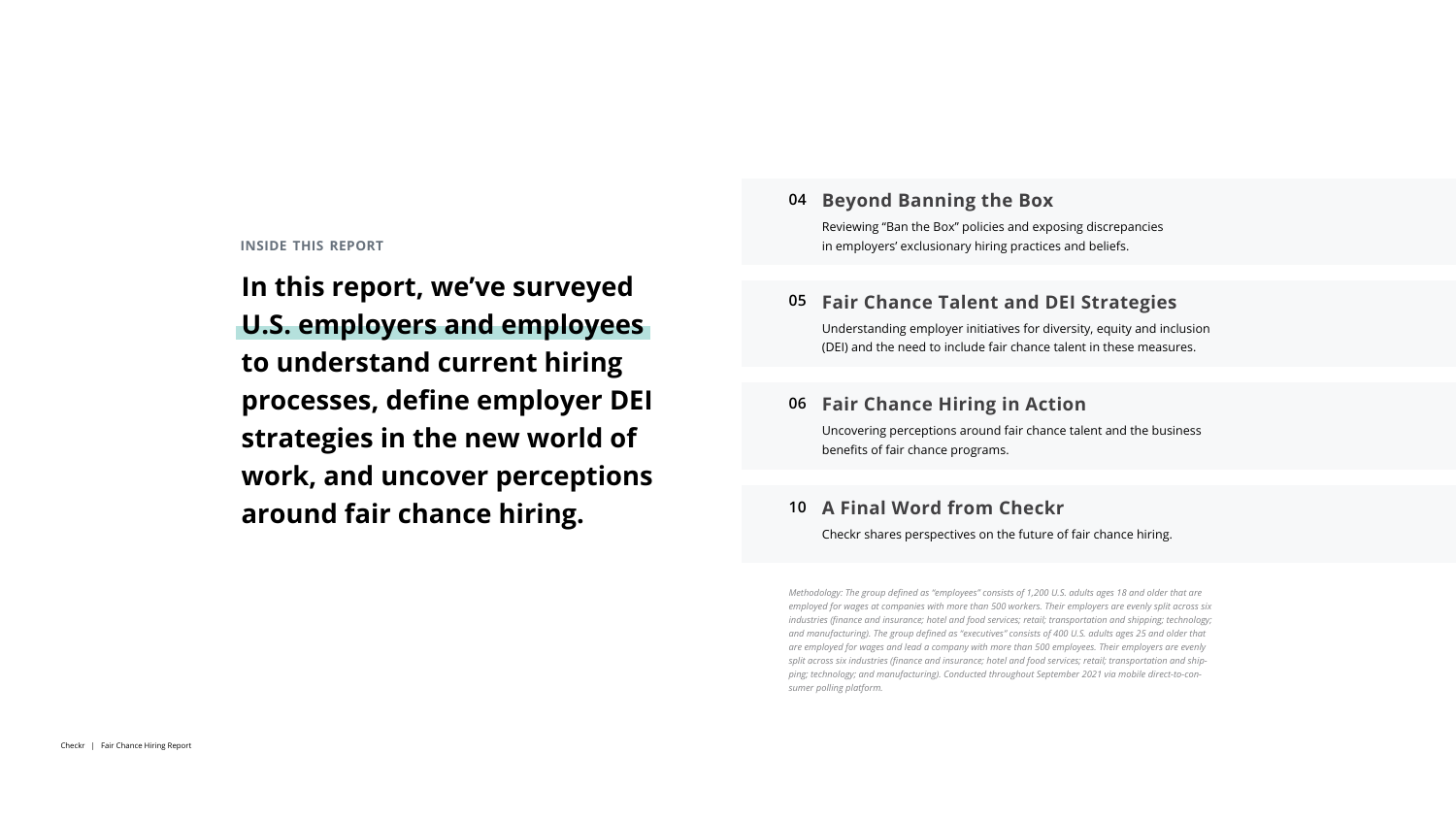#### **beyond banning the box**

### **2 in 5 employers don't have ban the box policies in place.**

Across the country, 36 states and more than 150 cities and counties have implemented "ban the box" laws<sup>1</sup> which prevent employers from asking about a candidate's conviction history on the initial employment application.

This is a crucial step in removing stigmas surrounding criminal records and creating a fairer hiring process. Unfortunately, our survey found that **82% of employees were asked about their conviction history while applying for their current job.**

#### **Uncovering Bias Discrepancies in the Hiring Process**

While around 2 in 3 employees (65%) say their company does not have ban the box policies in place, the majority believe their company is unbiased when interviewing or screening candidates (71%). The disconnect here is that asking a candidate to "check a box" if they have a conviction record introduces bias early on in the employment process. This significantly impacts a candidate's chance at landing the job.

**1. [National Employment Law Project](https://www.nelp.org/publication/ban-the-box-fair-chance-hiring-state-and-local-guide/),** 

**https://www.nelp.org/publication/ban-the-box-fair-chance-hiring-state-and-local-guide/**

admit to **searching a candidate online** to learn more about their record

of these executives said it **impacted their hiring decision**

### **How online searching impacts executives decision to hire:**



**83% of executives believe their company has created a fair, unbiased hiring process. Meanwhile:**

4



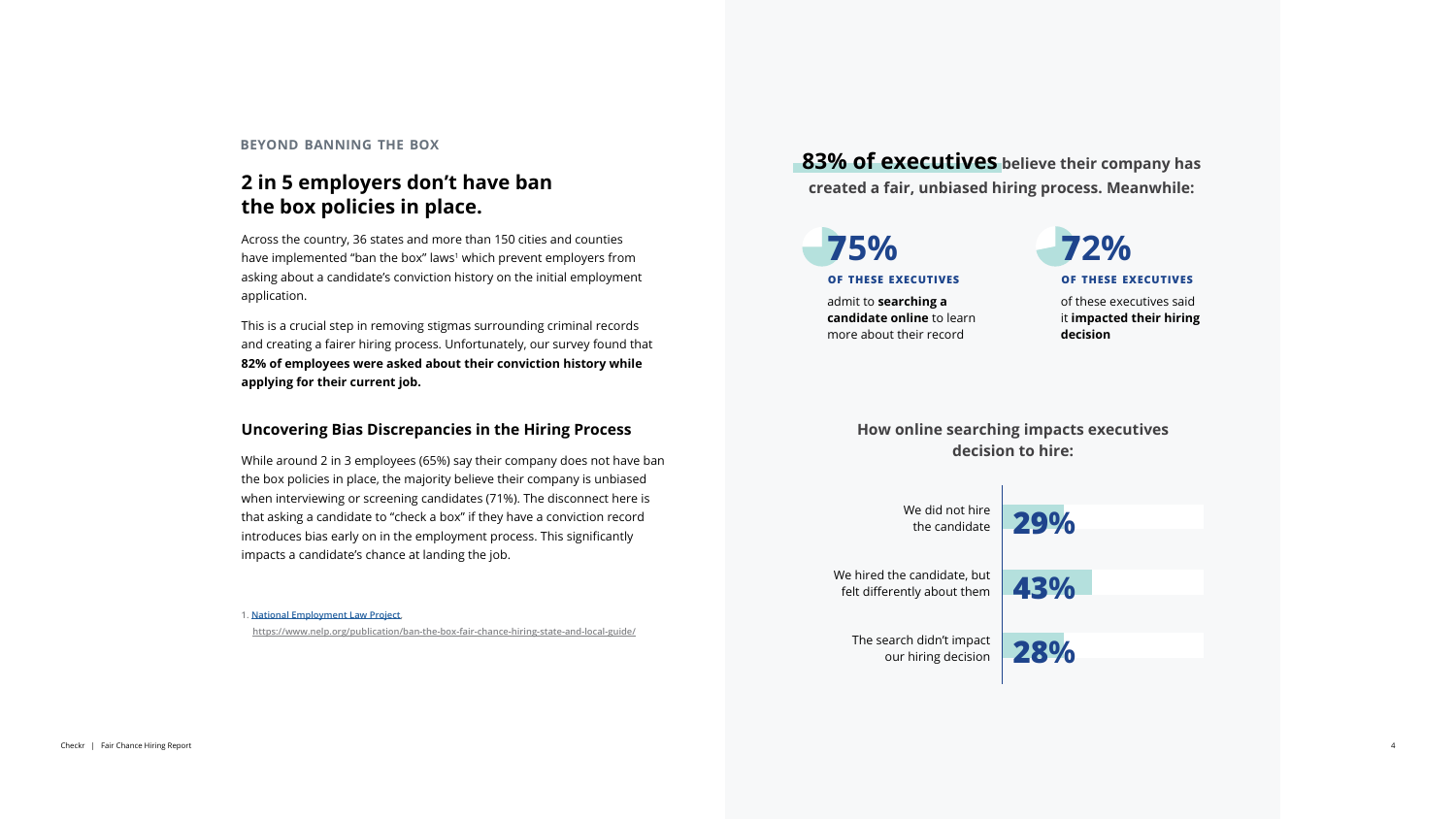#### **fair chance talent and dei strategies**

### **More than half of employees believe hiring people with conviction histories should be part of their company's DEI strategy (54%).**

Diversity, equity and inclusion are now core tenets of business success—financially and reputationally—and fair chance hiring provides an opportunity to bolster these efforts. But, businesses still have much work to do to improve DEI.

Most employees either don't believe (24%) or are unsure (40%) if their company prioritizes DEI in the workplace, and **roughly 1 in 3 (31%) say their company's hiring process is prejudiced against certain populations.**

> While most executives say they practice fair chance hiring (85%), it's clear that employees don't believe they're doing a good enough job. **Most workers say their employer either hasn't hired people with conviction histories in the past year (23%) or they are unsure (36%).**

> > 5

believe their company has created an unbiased, inclusive hiring process that encourages candidates from different backgrounds to apply

believe hiring people with conviction histories should be part of their company's DEI strategy

## **54% 83%**

#### **of employees of executives**



**Of the 1 in 3 employees that believe their company's hiring process is biased, these are the populations they feel experience the most prejudice:**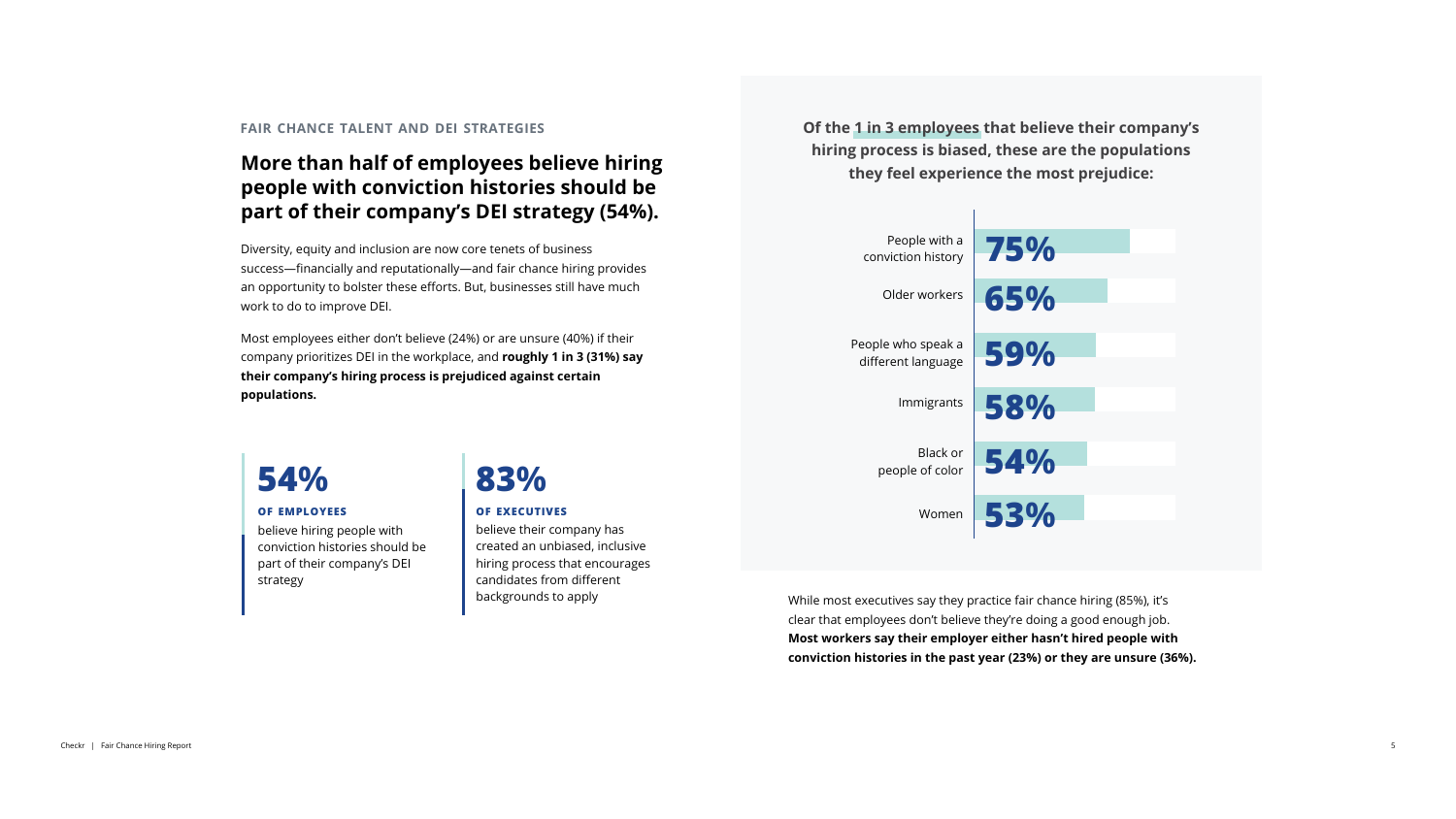#### <span id="page-5-0"></span>**fair chance hiring in action**

### **4 in 5 workers would approve of their company hiring people with conviction histories.**

Overall, executives and employees want to hire fair chance talent and believe they should be fairly and equally treated and compensated.

> would be comfortable alongside fair chance talent as long as convictions were non-violent



believe employers should offer a job to someone whose previous criminal history was **dismissed**

believe employers should **ignore certain types of criminal records**, such as nonviolent offenses or marijuana possession in states where it's legal

believe **candidate's age at the time of the offense** is an important consideration (e.g., if they offended when they were younger)

believe **time passed since the offense** occurred should be a factor in determining whether a record should be disqualified



### **Most employees (67%) believe employers should "screen in" or allow certain offenses when running background checks.**

Here are their views on how employers should evaluate fair chance candidates:

**Most employees would approve of their company hiring people with conviction histories:**

> would offer fair chance talent the same pay and benefits as other employees

would consider a candidates' education/training received in prison or jail as part of their experience



Employers are onboard with fair chance hiring practices.

**Most executives have started to add fair chance principles into both the interview and oboarding stages:**

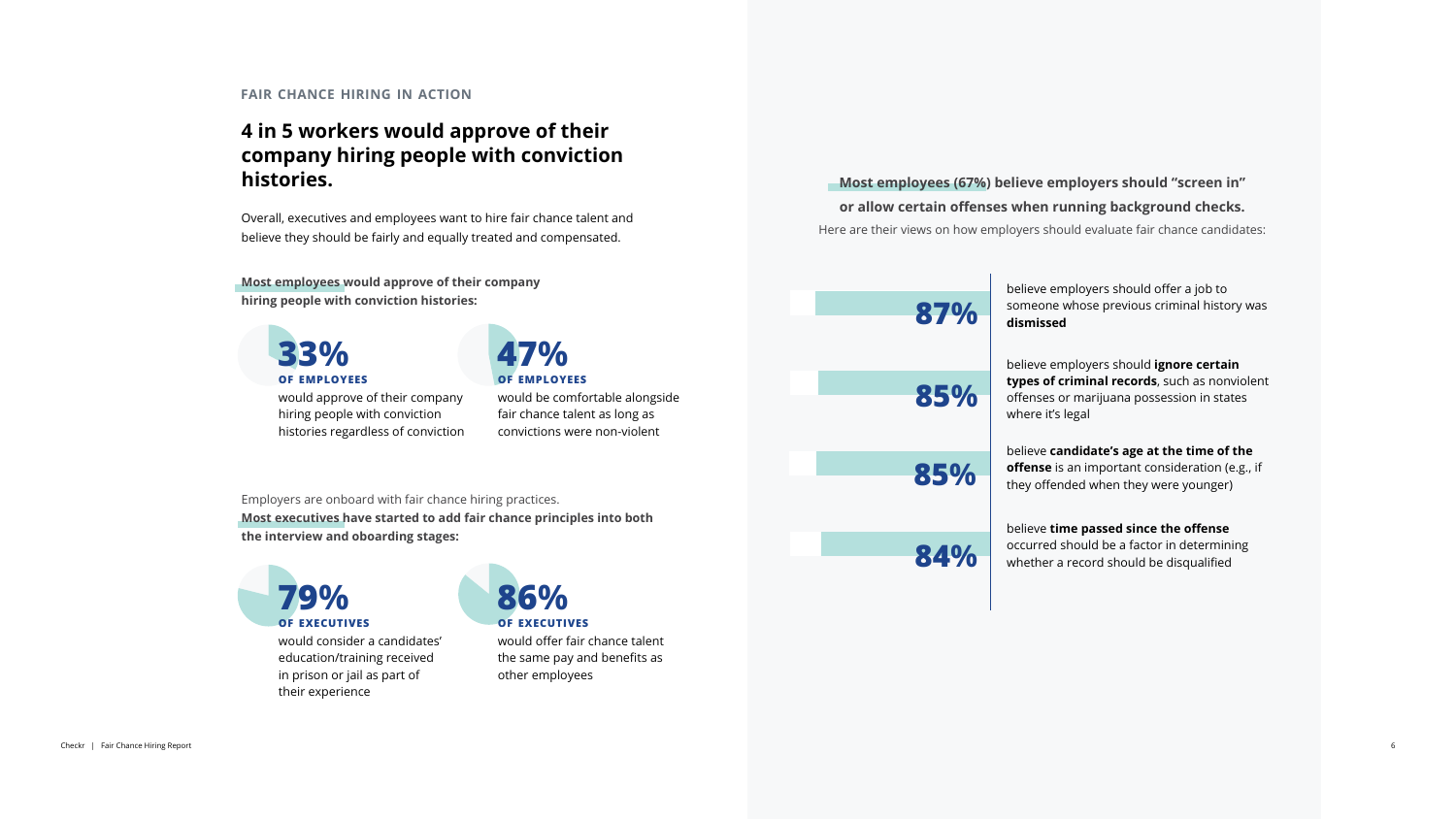

#### **fair chance talent and dei**

### **2 in 3 excutives publicly report on fair chance hiring practices today (66%).**



Executives are already incorporating fair chance hiring into their organization's DEI strategies. When broken down by industry, executives in the technology, finance and insurance sectors are leading the way in making fair chance hiring a key part of their DEI efforts.

**3 in 4 executives believe companies should report on fair chance hiring as part of their annual / DEI reporting (77%)**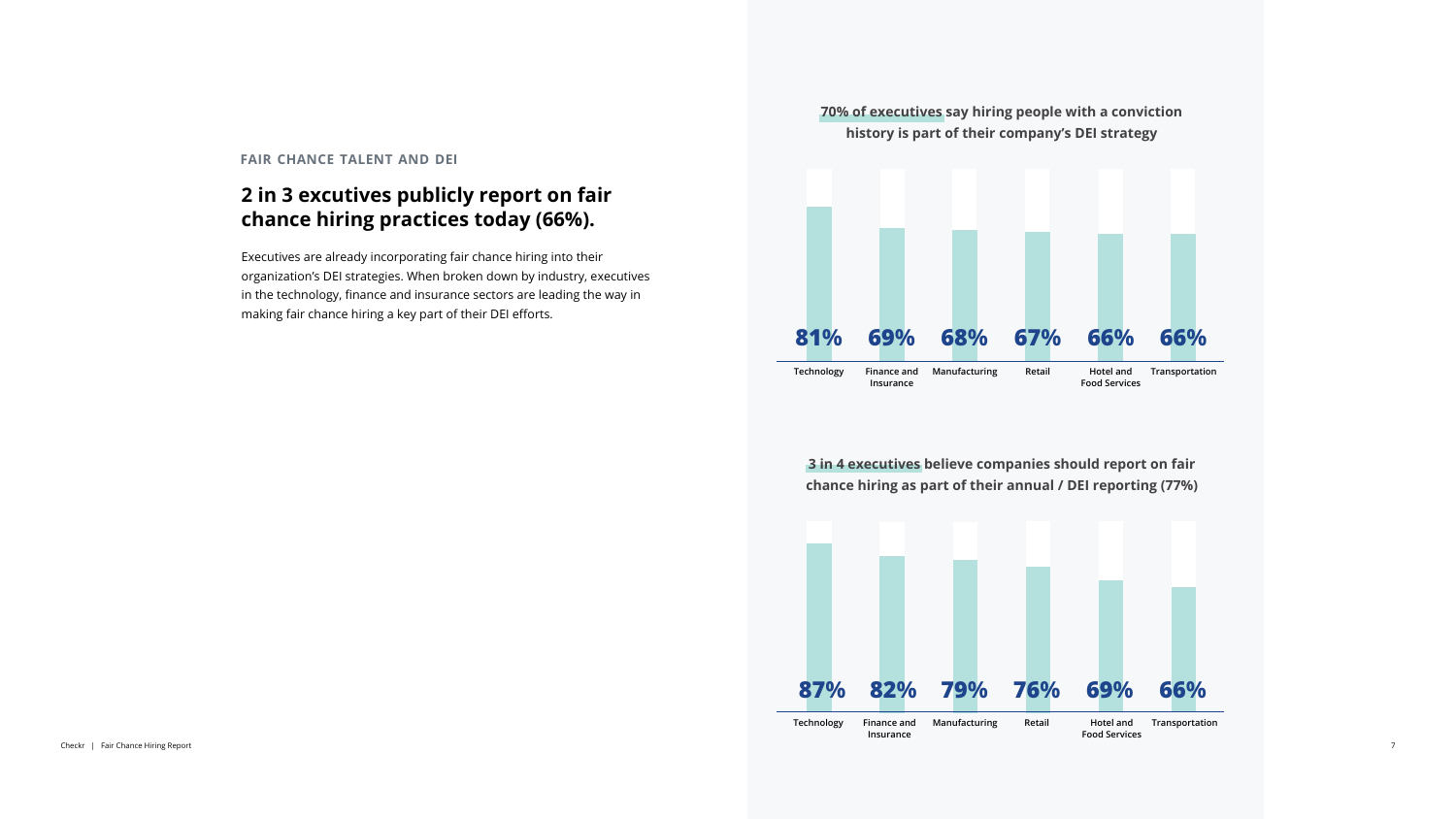## **Fair chance hiring isn't just ethical, it's profitable.**

2 in 3 executives (63%) have hired people with conviction histories in the last year and studies show fair chance talent often have higher productivity, retention and promotion rates than their colleagues without conviction histories.

## **And the future of fair chance hiring looks bright.**

Today, 84% of executives are interested in understanding how to be a fair chance employer and many are taking steps to activate fair chance programs.



are using tools and tech to improve accuracy and remove bias from the hiring process



plan to invest more budget in 2022 into fair chance hiring programs



would allow a candidate to offer an explanation or refute a charge that came up in their

background check



have training programs in place to support fair chance talent and help them transition in their workplace

**Executives have rave reviews of these workers:**



**79%**

**hiring improved by tech**



#### **budget towards hiring**

#### **hiring training programs**

8

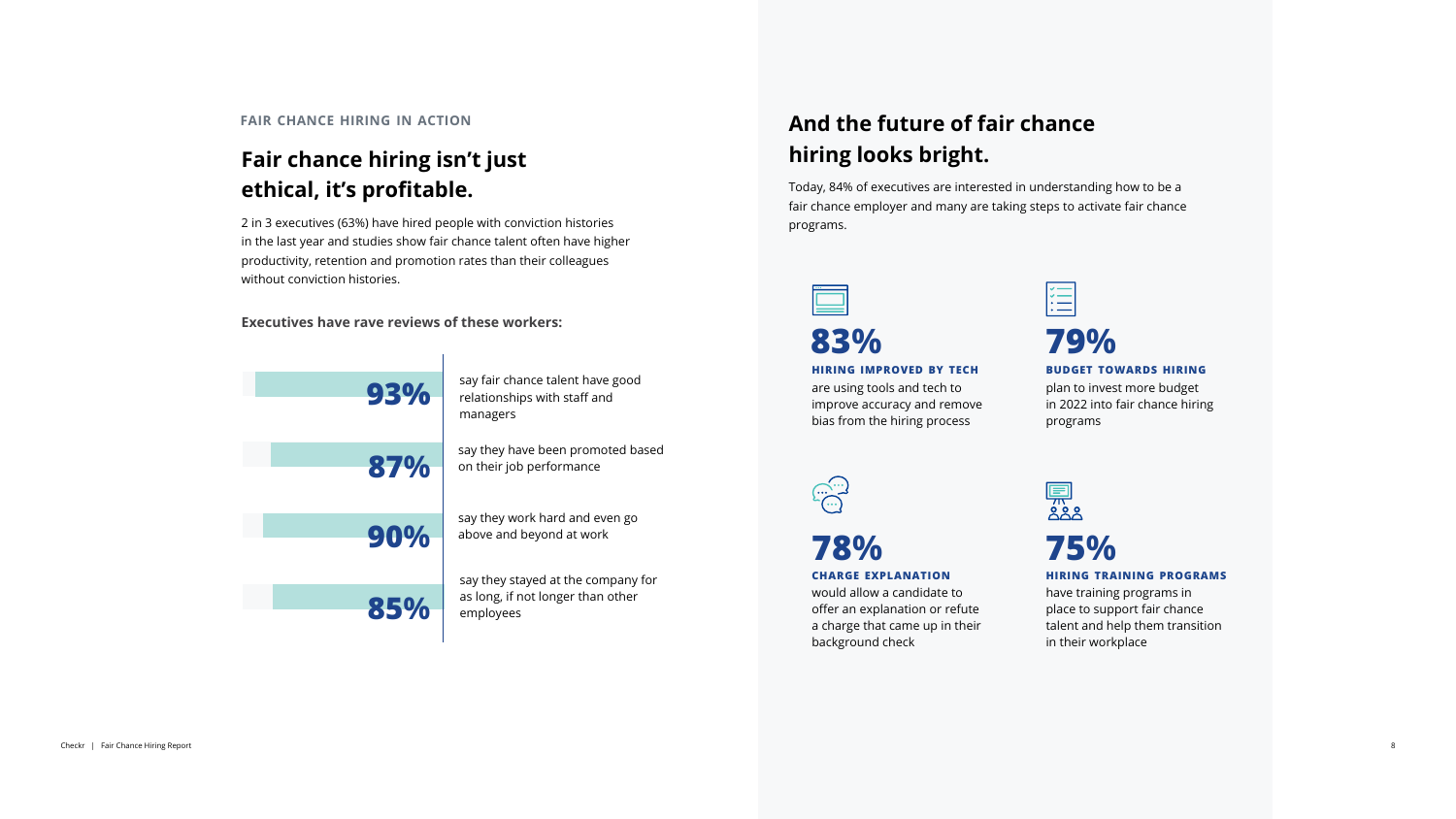Success depends on securing buy-in from the executive team and department heads. Together, develop a strategy for making fair chance hiring a key initiative across the organization.

Fair chance talent may not have the traditional work experience employers are accustomed to. Therefore, it's important to focus on transferable skills and willingness to learn during interviews.

## **Create an intentional hiring plan 1 2**

### **Make connections with local partners to support recruiting**

## **Conduct skills-based interviews 3 4**

Partnering with Community Based Organizations (CBOs) that focus on workforce development for fair chance talent can provide direct access to top talent.

# **Fairly assess charges**

To properly assess a fair chance candidate's background, consider three things: the nature of the individual's conviction history, the length of time that's passed, and the nature of the job for which you're hiring.

**fair chance hiring in action**

**Once employers commit to launching a fair chance hiring program, they must take the following steps to be successful.**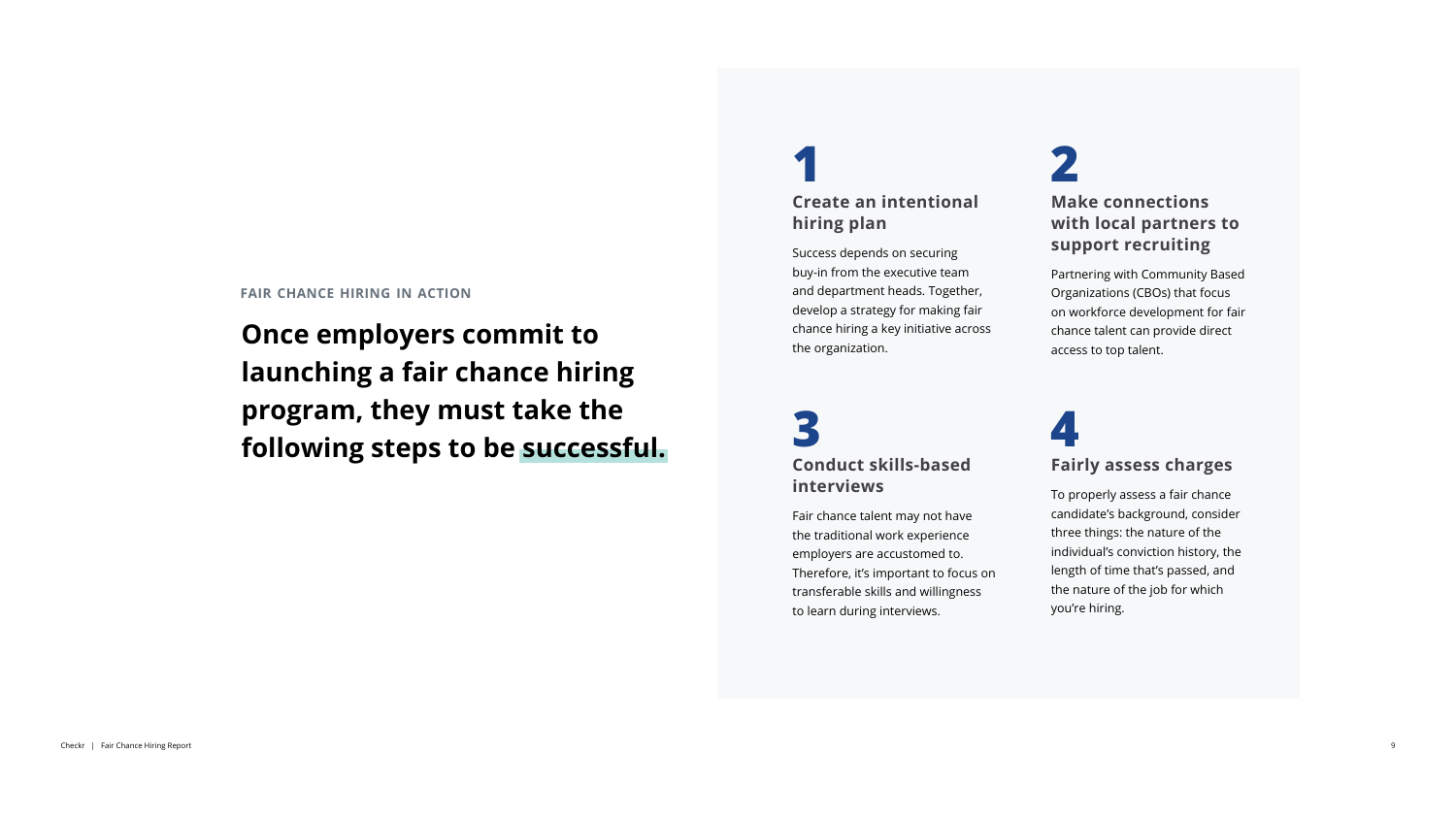Today's recruitment and hiring practices are inherently biased against workers who don't perfectly meet their ideal candidate criteria. Many employers will toss out a resumé from an applicant with a conviction history. It's time we change this and work toward improving the hiring process—ultimately, giving all candidates a fair chance at employment.

At Checkr, we are committed to being part of the solution. Our efforts toward designing technology solutions which create opportunities for all will, hopefully, pave the way for a fairer future.

**The upside to fair chance hiring is clear, yet many businesses are hesitant to lean into fair chance hiring practices. This is largely due to systemic workforce stigmas that are reinforced by outdated hiring technologies and processes.**

seen these business benefits first-hand. Fair chance talent represents 5% of Checkr employees, iese employees maintain a 79% retention rate and 44% promotion rate year over year, which is a 30% higher promotion rate than the total employment rate.

10

<span id="page-9-0"></span>

| <b>CONCLUSION</b>               | <b>Despit</b><br>import                                             |
|---------------------------------|---------------------------------------------------------------------|
| <b>A Final Word from Checkr</b> | By mal<br>shorta                                                    |
|                                 | not on<br>ed indi<br>experie<br>doing a<br>consist                  |
|                                 | We've :<br>and th<br>$\mathbf{a} \cdot \mathbf{b} \cdot \mathbf{b}$ |

te the challenges employers have faced both finding and retaining talent over last year, it's tant that they prioritize diversity, including fair chance talent.

king the investment in fair chance talent now, employers will discover the solution to their talent  $s$ ge—one only exacerbated by the COVID-19 pandemic. Hiring workers with conviction histories nly creates a more inclusive, diverse workforce, it unlocks a powerful talent pool. System-impactlividuals are a proven asset for teams and employers as a whole—their perspectives and iences can shape and improve business outcomes and they are committed to the work they're and to the companies they serve. Our data proves that they earn promotions at a high rate, and tently work hard to be productive, collaborative contributors to the business.